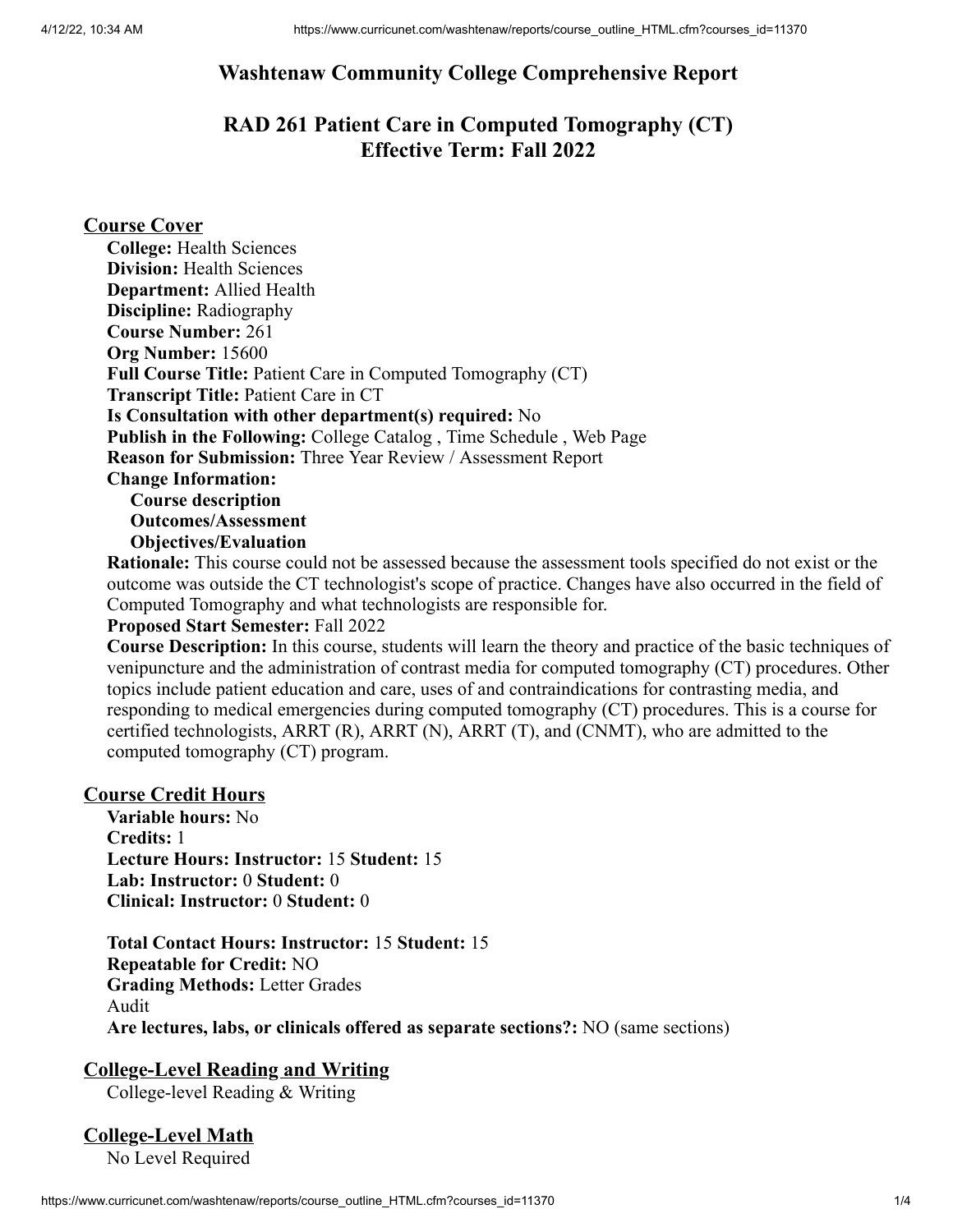#### **Requisites**

#### **Enrollment Restrictions**

Admission to the Computed Tomography Post-Associate Certificate (CPCTO) program

#### **General Education**

#### **Request Course Transfer**

**Proposed For:**

#### **Student Learning Outcomes**

1. Determine the appropriate patient care for computed tomography (CT) procedures.

#### **Assessment 1**

Assessment Tool: Outcome-related patient care quiz questions Assessment Date: Fall 2022 Assessment Cycle: Every Three Years Course section(s)/other population: All sections Number students to be assessed: All students How the assessment will be scored: Answer key Standard of success to be used for this assessment: 80% of the students will score 75% or higher on the outcome-related questions. Who will score and analyze the data: CT program faculty

2. Apply knowledge of contrast media to determine indications and contraindication for computed tomography (CT) procedures.

#### **Assessment 1**

Assessment Tool: Outcome-related scenario-based quiz questions Assessment Date: Fall 2022 Assessment Cycle: Every Three Years Course section(s)/other population: All sections Number students to be assessed: All students How the assessment will be scored: Answer key Standard of success to be used for this assessment: 80% of the students will score 75% or higher on the outcome-related questions. Who will score and analyze the data: Departmental faculty

3. Recognize the indicators/symptoms of patient distress during computed tomography (CT) procedures and determine the appropriate course of actions (within the technologist's scope of practice).

#### **Assessment 1**

Assessment Tool: Embedded multiple-choice questions on the final examination Assessment Date: Fall 2022 Assessment Cycle: Every Three Years Course section(s)/other population: All sections

Number students to be assessed: All students

How the assessment will be scored: Answer key

Standard of success to be used for this assessment: 80% of the students will score 75% or higher on the outcome-related questions.

Who will score and analyze the data: Departmental faculty

### **Course Objectives**

- 1. Communicate pre- and post-examination computed tomography (CT) procedures to patients.
- 2. List instructions that need to be given to patients prior to, during, and after a computed tomography (CT) procedure.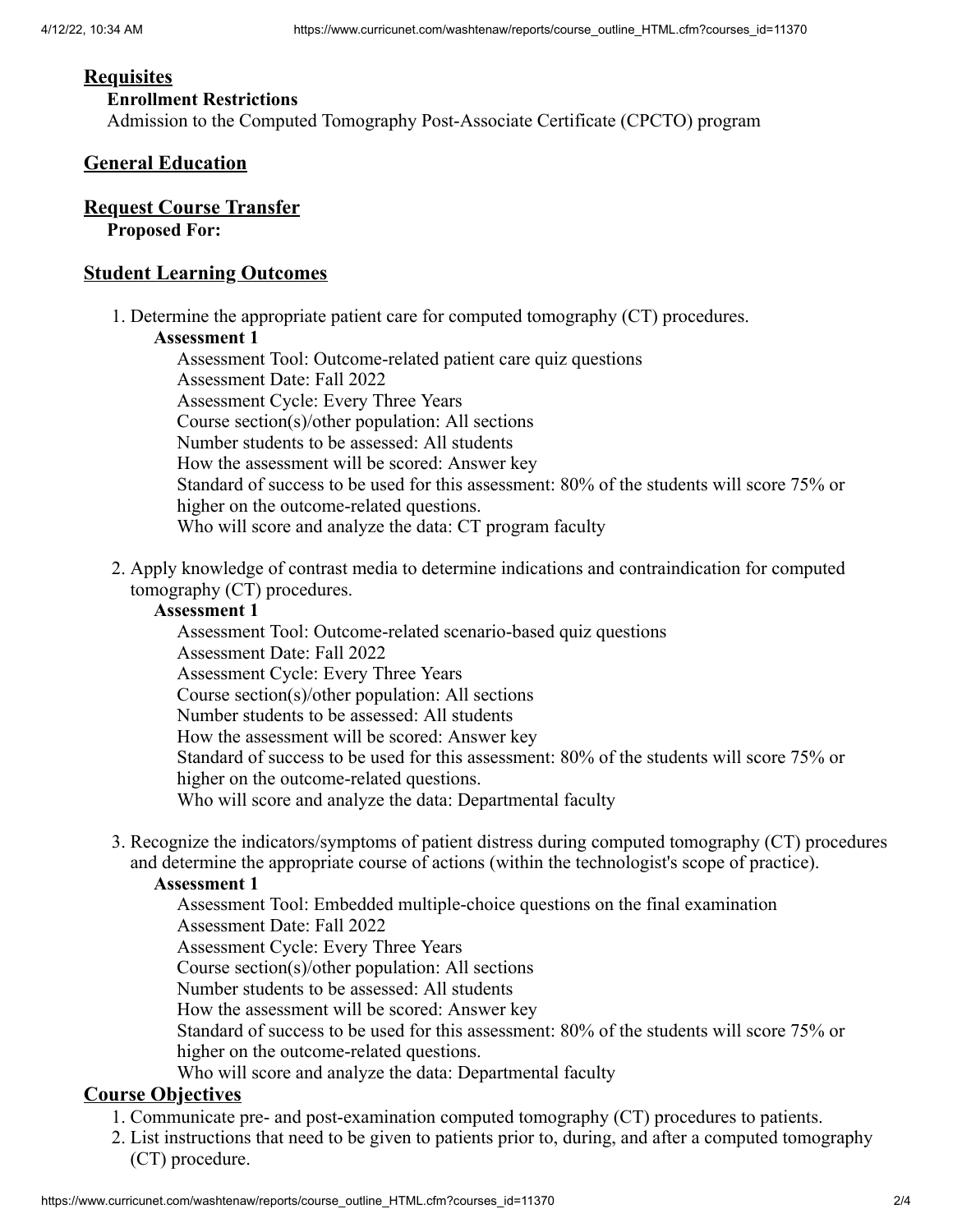- 3. Recognize the indicators/symptoms associated with a patient experiencing a mild, moderate, or severe reaction to contrast media.
- 4. Identify contraindications, warnings, and precautions to be taken with the administration of contrast media.
- 5. Explain the appropriate history that must be obtained prior to a computed tomography (CT) procedure.
- 6. List the oral, intravenous (IV), and intraluminal contrast agents used in computed tomography (CT) procedures.
- 7. Identify the components of the power-injection system.
- 8. Explain the advantage of the power-injection system.
- 9. Identify the signs and symptoms of contrast extravasation.
- 10. Describe the treatment which may be necessary for extravasation at an injection site.
- 11. Differentiate between negative, neutral, and positive contrast media.
- 12. Identify the physical properties of various types of contrast media.
- 13. Describe the structural differences and characteristics of low and high osmolar injectable contrast media.
- 14. Compare and contrast ionic and nonionic iodinated contrast media.
- 15. Identify common veins and sites of injection for venipuncture injection of contrast media.
- 16. List the supplies needed for venipuncture.
- 17. Describe correct venipuncture technique.
- 18. Recognize the importance of site selection for venipuncture.
- 19. Identify indications for intravenous (IV) contrast of the brain.
- 20. Identify indications for intravenous (IV) contrast of the body.
- 21. Describe the treatment which may be necessary for a mild, a moderate, and a severe reaction to contrast media.
- 22. Define intrathecal injection.
- 23. Define scan delay.
- 24. Describe the different barium sulfate suspensions used for computed tomography (CT) procedures.
- 25. Describe the administration of barium for computed tomography (CT) procedures of the gastrointestinal (GI) tract.
- 26. Explain the difference between the non-equilibrium phase and the equilibrium phase of contrast enhancement.
- 27. Determine the correct volume and flow rate for various computed tomography (CT) procedures.
- 28. Explain patient factors that affect contrast flow and enhancement.
- 29. Explain the advantages of a manual bolus in pediatric computed tomography (CT) procedures.
- 30. Demonstrate the ability to take a patient's blood, pulse, and count respirations.
- 31. Define informed consent.
- 32. Identify the elements necessary for informed consent.
- 33. List normal blood pressure, pulse and respiration values for adult and pediatric patients.
- 34. Describe the early symptoms of pulmonary embolus, and explain the actions the technologist must take if these symptoms appear.
- 35. Interpret and utilize terminology associated with the care of patients who are undergoing a computed tomography (CT) procedure.
- 36. Identify the protocol for reacting to common medical emergencies that occur during computed tomography (CT) procedures.
- 37. State the appropriate patient preparation required for head, neck, chest, abdomen, pelvis and musculoskeletal computed tomography (CT) procedures.

## **New Resources for Course**

## **Course Textbooks/Resources**

Textbooks

Dutton, A., G. and Ryan, A., T.. *Torres' Patient Care in Imaging Technology*, 9th ed. Wolters Kluwer, 2018, ISBN: 9781451115659.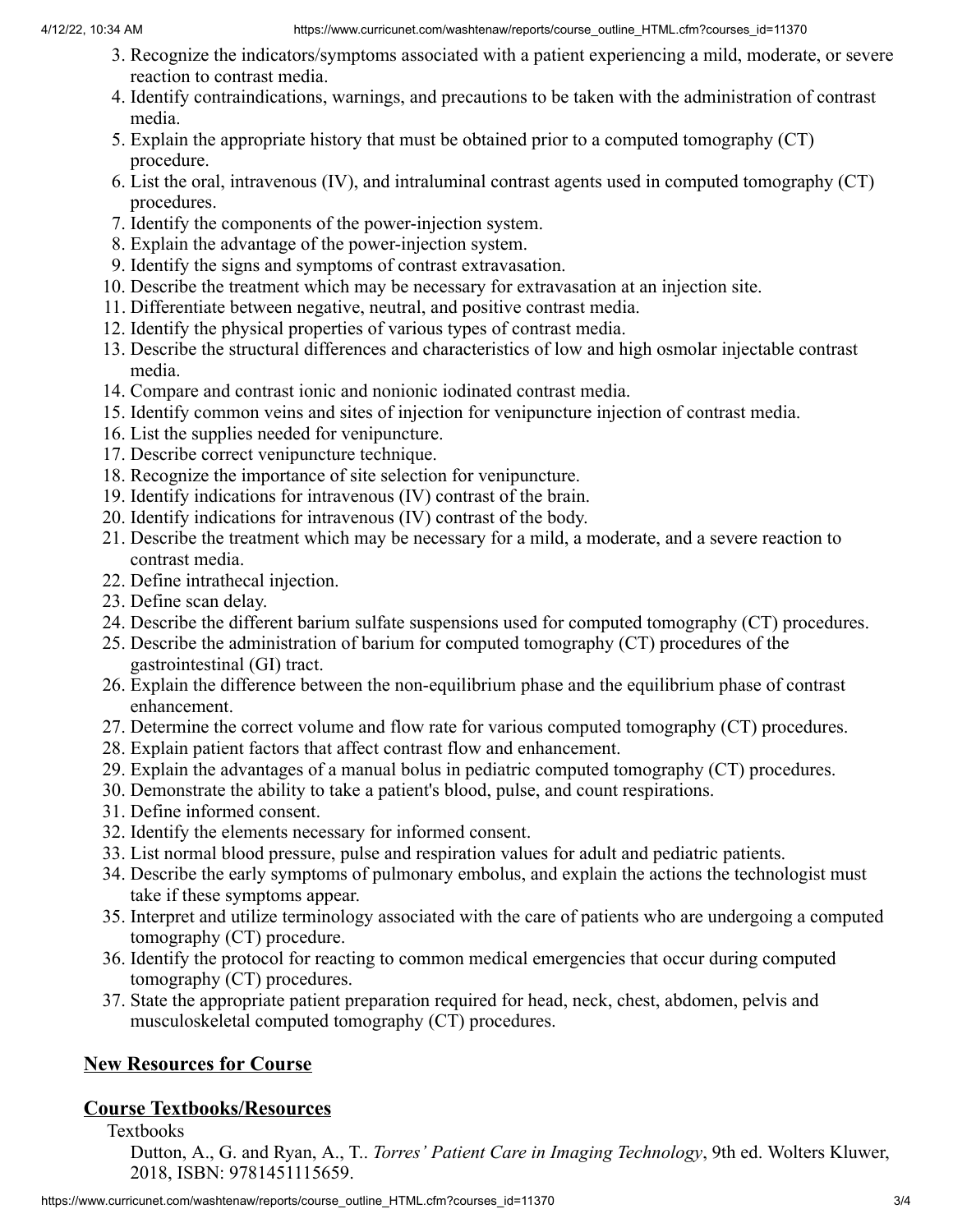Manuals Periodicals Software

## **Equipment/Facilities**

| <b>Reviewer</b>                        | Action                  | Date         |
|----------------------------------------|-------------------------|--------------|
| <b>Faculty Preparer:</b>               |                         |              |
| Jim Skufis                             | <b>Faculty Preparer</b> | Mar 01, 2022 |
| <b>Department Chair/Area Director:</b> |                         |              |
| Kristina Sprague                       | Recommend Approval      | Mar 02, 2022 |
| Dean:                                  |                         |              |
| Shari Lambert                          | Recommend Approval      | Mar 07, 2022 |
| <b>Curriculum Committee Chair:</b>     |                         |              |
| Randy Van Wagnen                       | Recommend Approval      | Apr 01, 2022 |
| <b>Assessment Committee Chair:</b>     |                         |              |
| Shawn Deron                            | Recommend Approval      | Apr 04, 2022 |
| <b>Vice President for Instruction:</b> |                         |              |
| Kimberly Hurns                         | Approve                 | Apr 05, 2022 |
|                                        |                         |              |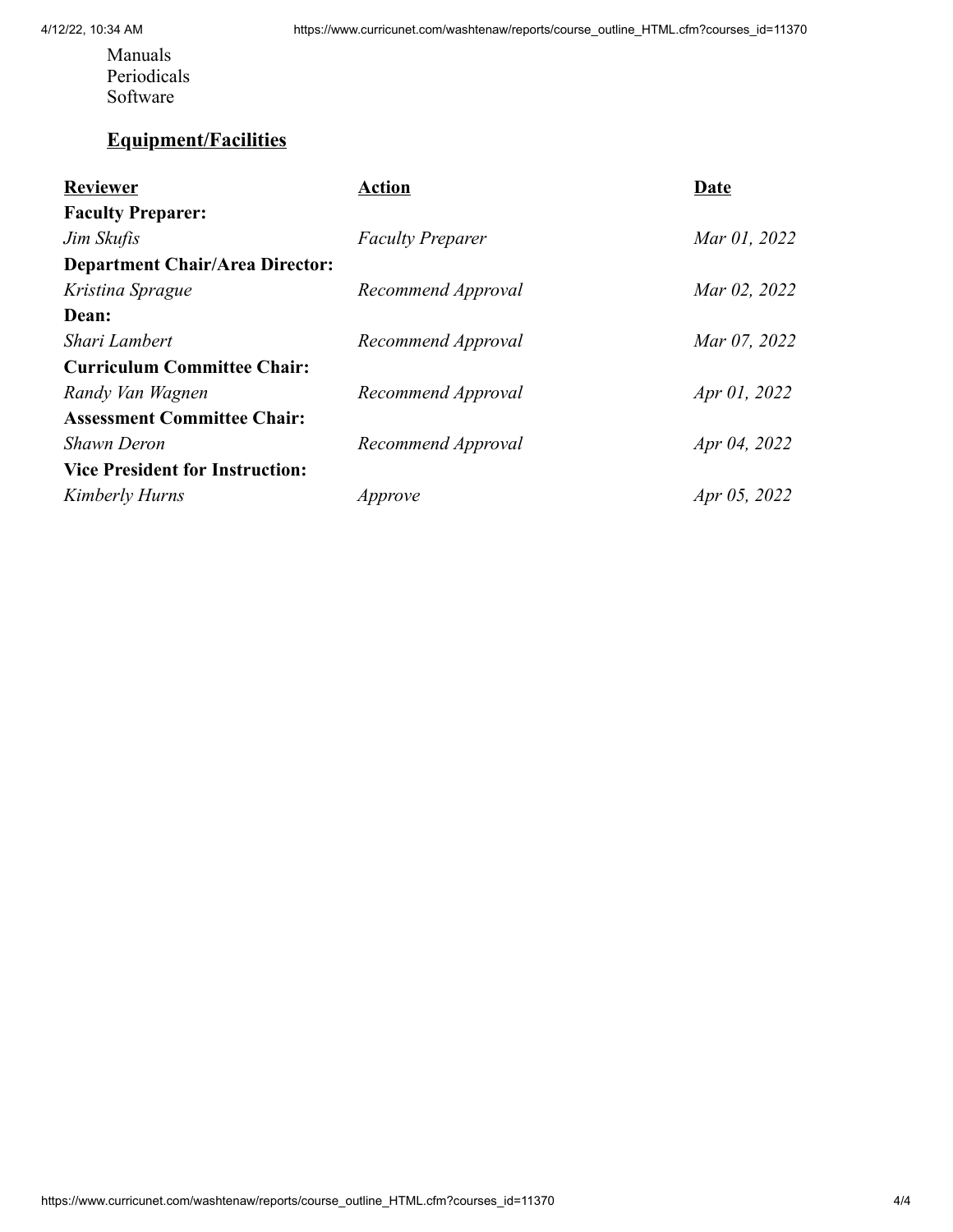## **Washtenaw Community College Comprehensive Report**

## **RAD 261 Patient Care in Computed Tomography (CT) Effective Term: Fall 2013**

**Course Cover Division:** Math, Science and Health **Department:** Allied Health **Discipline:** Radiography **Course Number:** 261 **Org Number:** 15600 **Full Course Title: Patient Care in Computed Tomography (CT) Transcript Title:** Patient Care in CT **Is Consultation with other department(s) required:** No **Publish in the Following:** College Catalog , Time Schedule , Web Page **Reason for Submission:** New Course **Change Information: Rationale:** This is a required course for the Computed Tomography Post-Associate Certificate (CPCTO). **Proposed Start Semester:** Fall 2013

**Course Description:** This is a course for certified technologists, ARRT (R), ARRT (N), ARRT (T), and (CNMT), who are admitted to the computed tomography (CT) program. The theory and practice of the basic techniques of venipuncture and the administration of contrast media for computed tomography (CT) procedures will be presented. Other topics include patient care, education, and management protocols for CT procedures.

#### **Course Credit Hours**

**Variable hours:** No **Credits:** 1 **Lecture Hours: Instructor:** 15 **Student:** 15 **Lab: Instructor:** 0 **Student:** 0 **Clinical: Instructor:** 0 **Student:** 0

**Total Contact Hours: Instructor:** 15 **Student:** 15 **Repeatable for Credit:** NO **Grading Methods:** Letter Grades Audit **Are lectures, labs, or clinicals offered as separate sections?:** NO (same sections)

### **College-Level Reading and Writing**

College-level Reading & Writing

### **College-Level Math**

#### **Requisites**

#### **Enrollment Restrictions**

Admission to the Computed Tomography Post-Associate Certificate (CPCTO) program

#### **General Education Request Course Transfer**

**Proposed For:**

### **Student Learning Outcomes**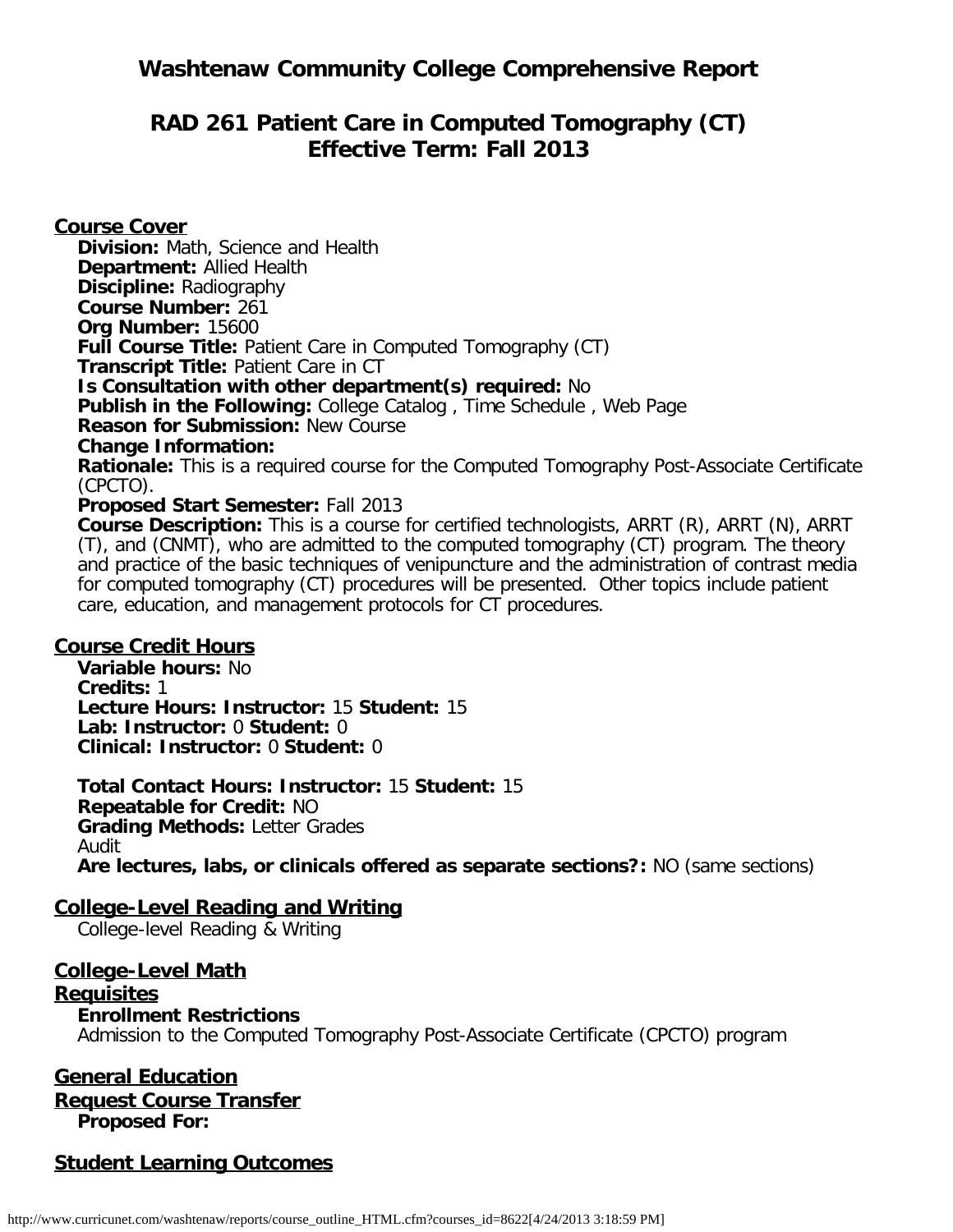1. Determine the appropriate patient care, education, and management protocols for computed tomography (CT) procedures.

**Assessment 1 Assessment Tool:** Embedded multiple-choice questions on the final examination. **Assessment Date:** Winter 2016 **Assessment Cycle:** Every Three Years **Course section(s)/other population:** All sections **Number students to be assessed:** All students **How the assessment will be scored:** Blind-scored with an answer key **Standard of success to be used for this assessment:** 80% of the students will score 75% or higher on the outcome related questions. **Who will score and analyze the data:** Faculty

2. Apply knowledge of contrast media to determine indications and contraindication for computed tomography (CT) procedures.

### **Assessment 1**

**Assessment Tool:** Embedded multiple-choice questions on the final examination **Assessment Date:** Winter 2016 **Assessment Cycle:** Every Three Years **Course section(s)/other population:** All sections **Number students to be assessed:** All students **How the assessment will be scored:** Blind-scored with an answer key. **Standard of success to be used for this assessment:** 80% of the students will score 75% or higher on the outcome related questions. **Who will score and analyze the data:** Faculty

3. Determine the appropriate protocol for administration of contrast media during computed tomography (CT) procedures.

### **Assessment 1**

**Assessment Tool:** Embedded multiple-choice questions on the final examination **Assessment Date:** Winter 2016

**Assessment Cycle: Every Three Years** 

**Course section(s)/other population:** All sections

**Number students to be assessed:** All students

**How the assessment will be scored:** Blind-scored with an answer key.

**Standard of success to be used for this assessment:** 80% of the students will score 75% or higher on the outcome related questions.

**Who will score and analyze the data:** Faculty

### **Course Objectives**

1. Communicate pre- and post-examination computed tomography (CT) procedures to patients.

#### **Matched Outcomes**

2. List instructions that need to be given to patients prior to, during, and after a computed tomography (CT) procedure.

#### **Matched Outcomes**

3. Recognize the indicators/symptoms associated with a patient experiencing a mild, moderate, or severe reaction to contrast media.

#### **Matched Outcomes**

4. Identify contraindications, warnings, and precautions to be taken with the administration of contrast media.

### **Matched Outcomes**

5. Explain the appropriate history that must be obtained prior to a computed tomography (CT) procedure.

### **Matched Outcomes**

6. List the oral, intravenous (IV), and interlumenal contrast agents used in computed tomography (CT) procedures.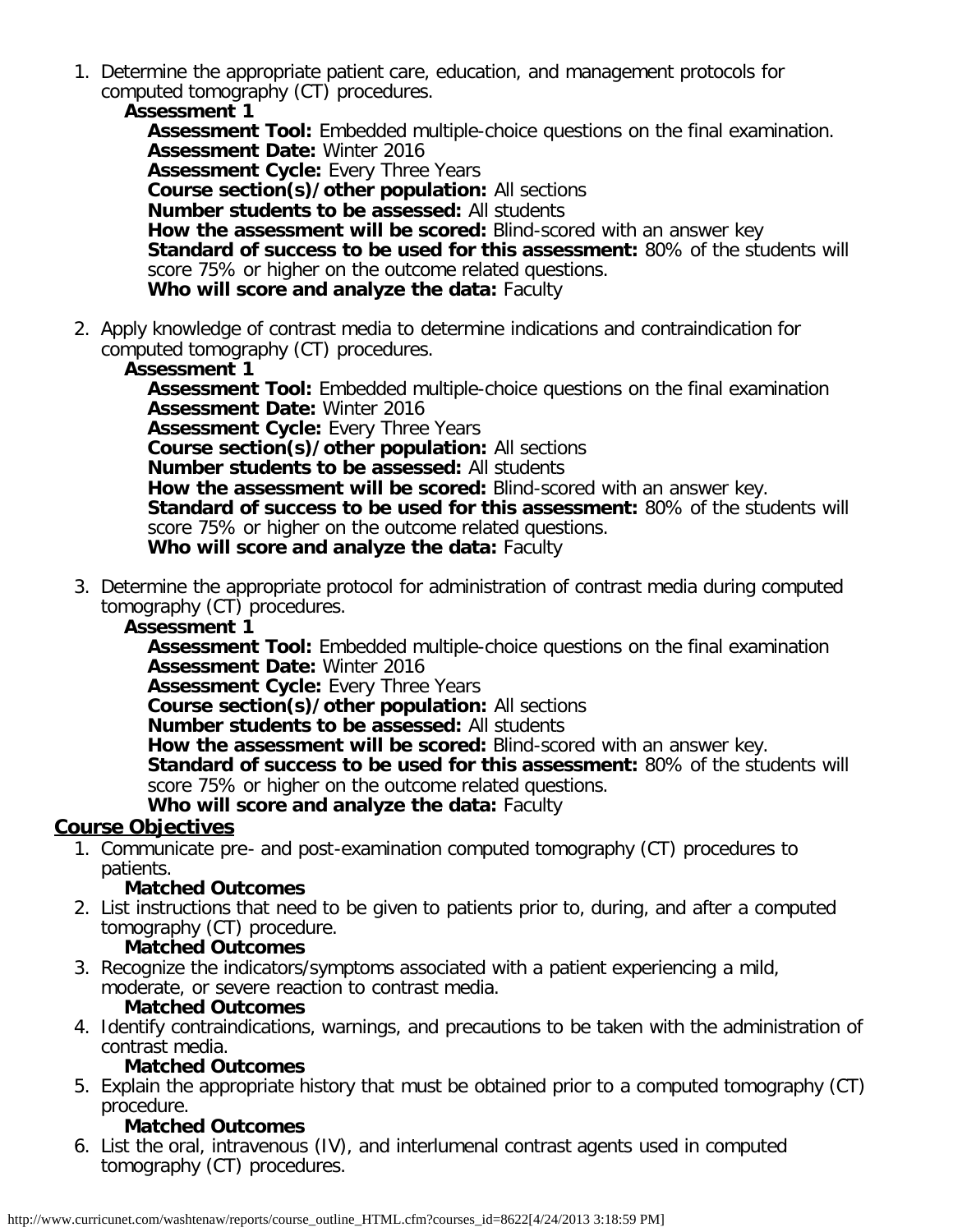### **Matched Outcomes** 7. Identify the components of the power-injection system. **Matched Outcomes**

- 8. Explain the advantage of the power-injection system. **Matched Outcomes**
- 9. Identify the signs and symptoms of contrast extravasation.

## **Matched Outcomes**

- 10. Describe the treatment which may be necessary for extravasation at an injection site. **Matched Outcomes**
- 11. Differentiate between negative, neutral, and positive contrast media. **Matched Outcomes**
- 12. Identify the physical properties of various types of contrast media. **Matched Outcomes**
- 13. Describe the structural differences and characteristics of low and high osmolar injectable contrast media.

## **Matched Outcomes**

- 14. Compare and contrast ionic and nonionic iodinated contrast media. **Matched Outcomes**
- 15. Identify common veins and sites of injection for venipuncture injection of contrast media. **Matched Outcomes**
- 16. List the supplies needed for venipuncture. **Matched Outcomes**
- 17. Prepare the set up and perform the appropriate steps of venipuncture. **Matched Outcomes**
- 18. Describe and demonstrate correct venipuncture technique. **Matched Outcomes**
- 19. Recognize the importance of site selection for venipuncture. **Matched Outcomes**
- 20. Identify indications for intravenous (IV) contrast of the brain. **Matched Outcomes**
- 21. Identify indications for intravenous (IV) contrast of the body. **Matched Outcomes**
- 22. Describe the treatment which may be necessary for a mild, a moderate, and a severe reaction to contrast media.

## **Matched Outcomes**

- 23. Define intrathecal injection.
	- **Matched Outcomes**
- 24. Define scan delay.

## **Matched Outcomes**

- 25. Describe the barium sulfate suspension used for computed tomography (CT) procedures. **Matched Outcomes**
- 26. Describe the administration of barium for computed tomography (CT) procedures of the gastrointestinal (GI) tract.

## **Matched Outcomes**

27. Explain the difference between the non-equilibrium phase and the equilibrium phase of contrast enhancement.

## **Matched Outcomes**

28. Determine the correct volume and flow rate for various computed tomography (CT) procedures.

## **Matched Outcomes**

- 29. Explain patient factors that affect contrast flow and enhancement. **Matched Outcomes**
- 30. Explain the advantages of a manual bolus in pediatric computed tomography (CT) procedures.

## **Matched Outcomes**

31. Demonstrate the ability to take a patient's blood, pulse, and count respirations. **Matched Outcomes**